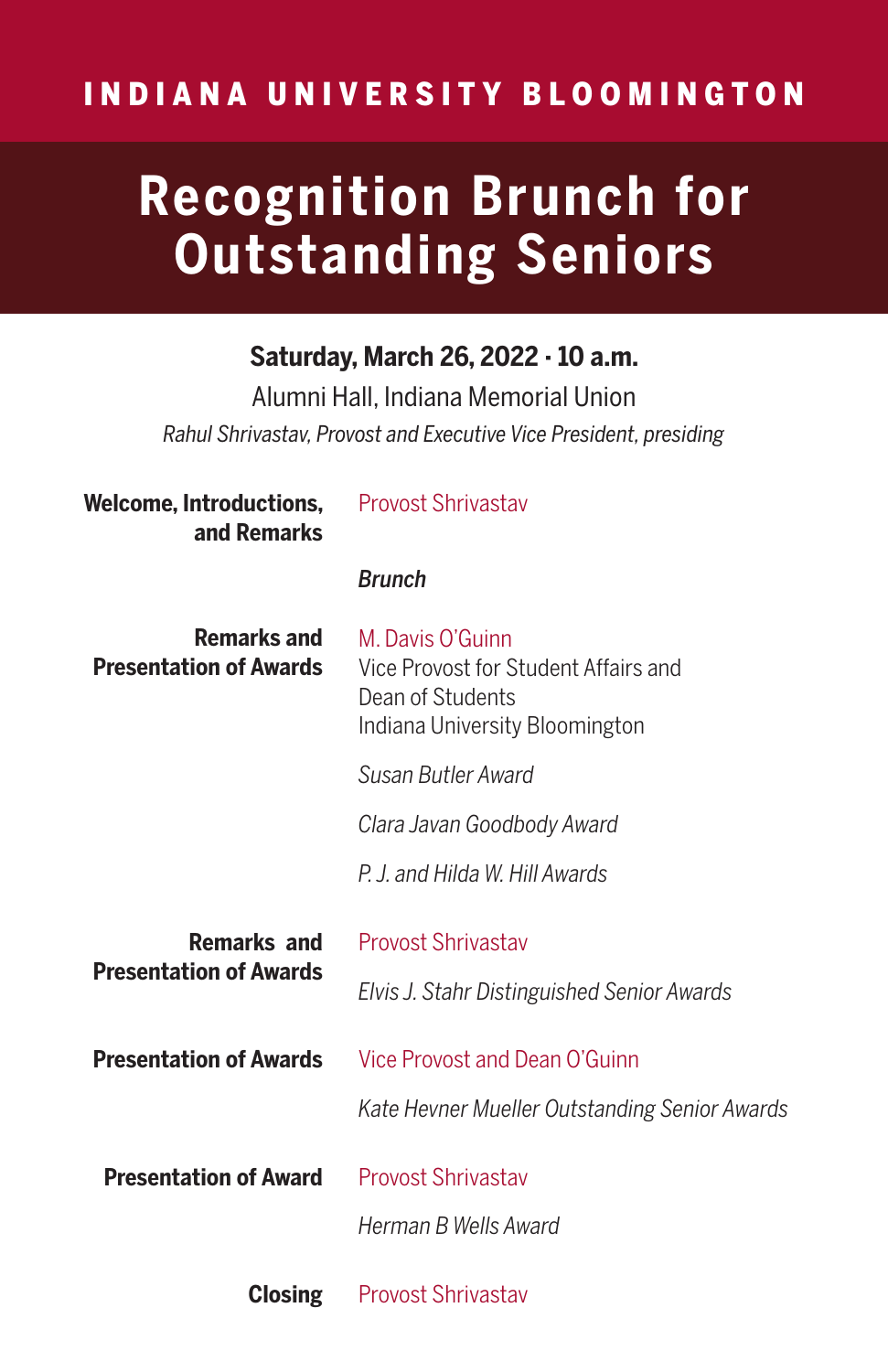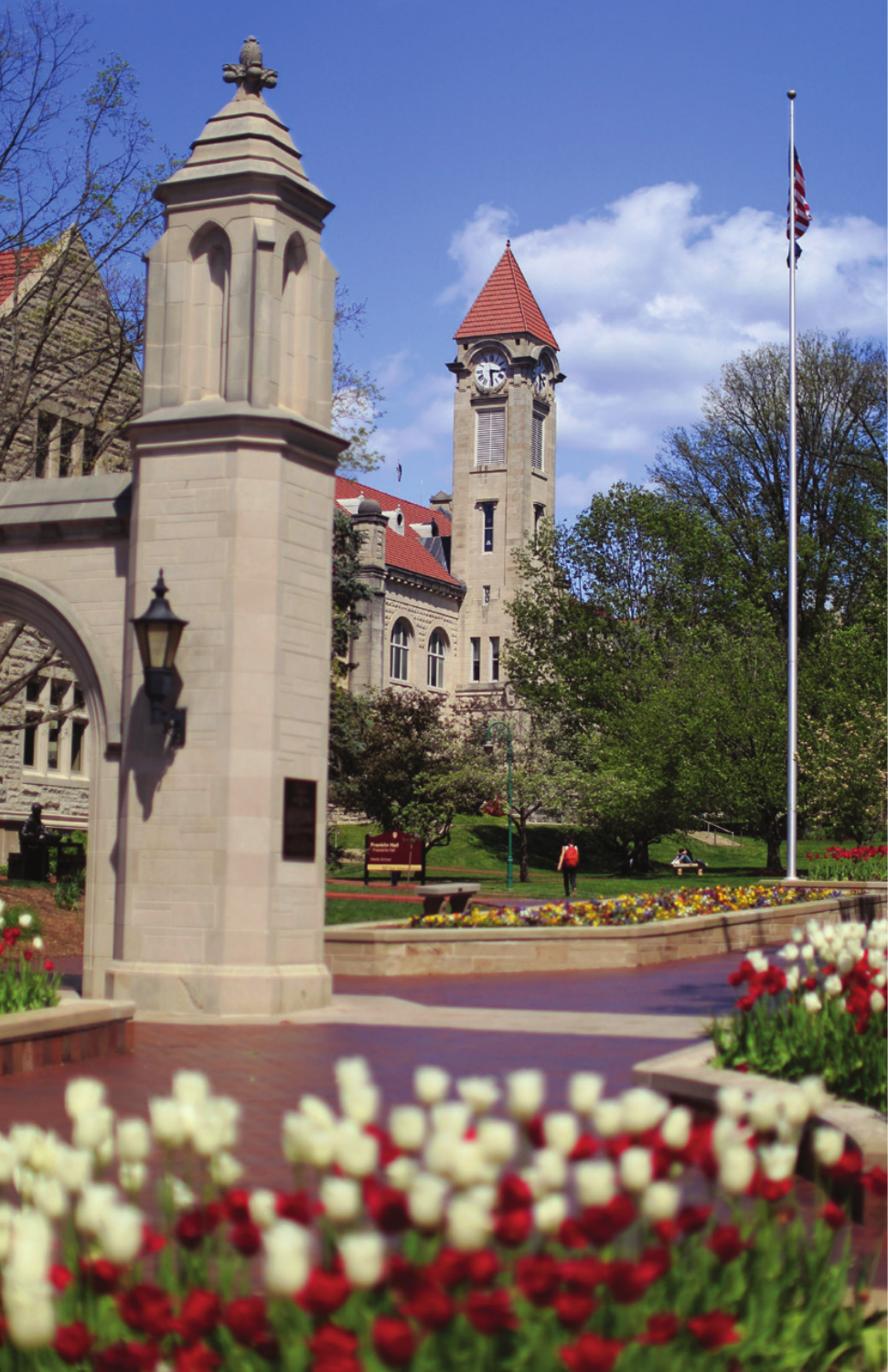### SUSAN BUTLER AWARD

Amna Ahmed is graduating from the Hamilton Lugar School of Global and International Studies with majors in international studies, political science, and economics, and with an individualized minor in Urdu language. She is a research assistant with Professors Sarah Bauerle-Danzman and William Winecoff on international political economy-focused projects. Amna is a member of the Board of Aeons, and she served as president of the Office of the Vice Provost for Undergraduate Education (OVPUE) Student Advisory Board. She also served as a member of the Global Student 7 Advisory Board for the dean of the Hamilton Lugar School. She held leadership roles in 180 Degrees Consulting and IU Student Government.

## CLARA JAVAN GOODBODY AWARD

Kali Konstantinopoulos is graduating from the Luddy School of Informatics, Computing, and Engineering with a major in intelligent systems engineering. Working with Professor Paul Macklin in the Luddy School, she developed computational simulations of tumor development and used these models to study breast and colorectal cancer. She has been a member of the Board of Aeons for three years; she served as the vice president and currently serves as the president. She is also involved in the Center of Excellence for Women and Technology as the lead outreach intern, encouraging IU students to gain tech skills and promoting gender equity in the workplace.

### P. J. AND HILDA W. HILL AWARDS

Nichole Flowers is graduating from the School of Public Health with a major in exercise science. She is a part of the Indiana University track and field team. Nichole takes pride in serving on the executive board for IU's Student Athletic Advisory Committee. In this role, she supervises IU Athletics Out Loud, Women of Impact, Global Hoosiers, and MOVE. She also serves on the executive board of HER, a student-athlete group for women of color in IU athletics.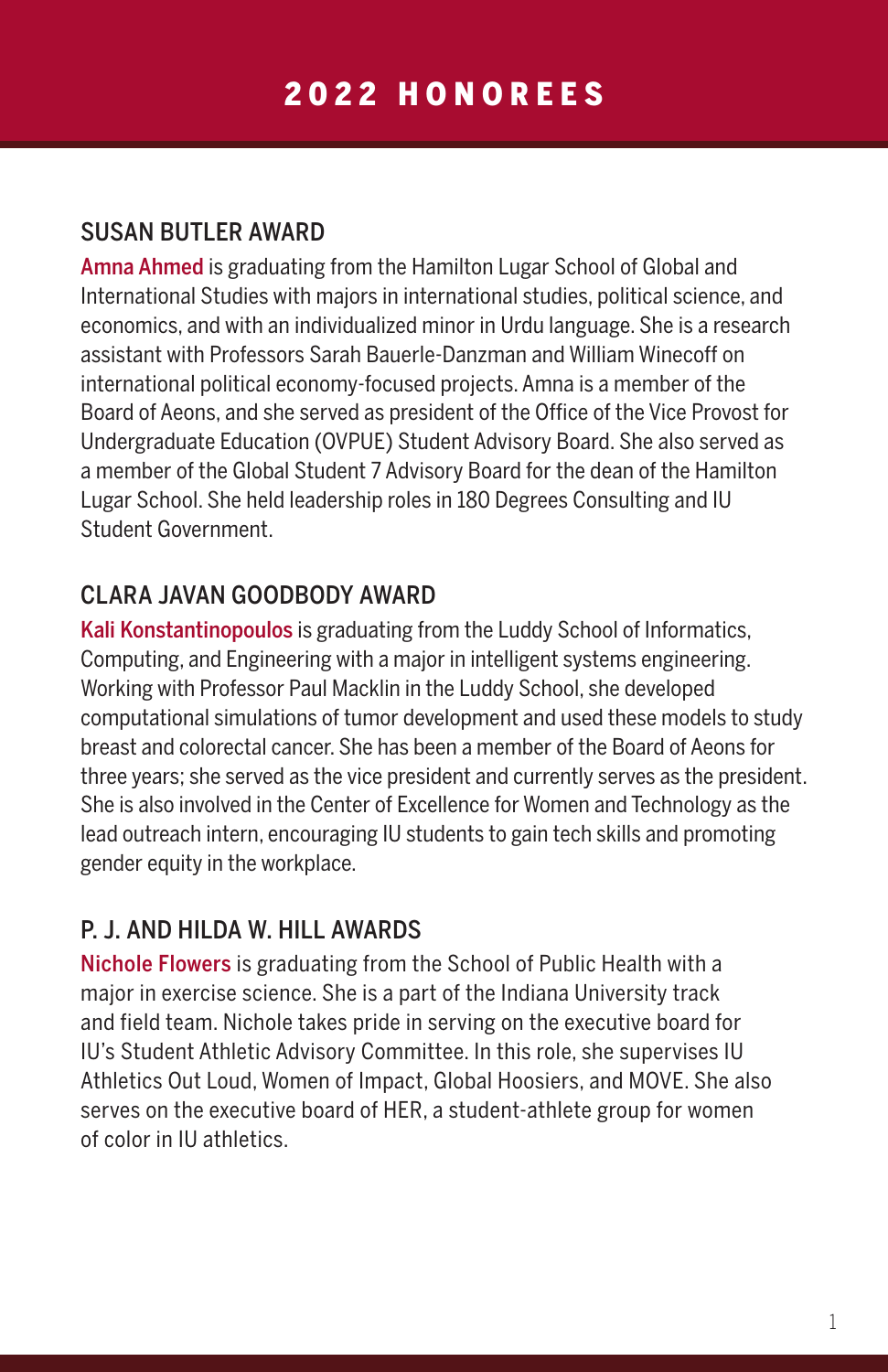# 2022 HONOREES

Kandace Rippy is graduating from the College of Arts and Sciences with a major in management and human organizations. She is a member of the Dean's Council on Diversity, Equity, and Inclusion, the Black Student Union, and the Cabinet of Student Leaders. In addition, she is a peer health and wellness educator for the IU Student Health Center, as well as a peer advisor and ambassador for the Groups Scholars Program. She was also a reporter for the Black Voices column in the *Indiana Daily Student* and the director of the IU Student Government's Department of Student Rights.

### ELVIS J. STAHR DISTINGUISHED SENIOR AWARDS

Kate Adaniya is graduating from the College of Arts and Sciences with a major in biology. Since her first year at IU, Kate has diligently worked in the Demas Lab, where she studies the effect of the microbiome on animal personality. She is a mentor ambassador for the Mentor Collective, where she has been able to provide a support system for other students entering college, and she is a member of the Board of Aeons.

**Eduardo Ladeira Duro** is graduating from the College of Arts and Sciences with a major in biology. Eduardo's outstanding academic accomplishments include his research in developmental biology. He receives the most recognition for his research on butterfly wing development and the role of calcium signaling. He serves as the president of the Brazilian Students Association, and his distinguished work in the community in the Building Bridges program earned him the 2020 Outstanding Undergraduate Community Engagement Award.

Catherine Y. Qing is pursuing two degrees, graduating from the College of Arts and Sciences with a major in psychology and from the Luddy School of Informatics, Computing, and Engineering with a Bachelor of Science in Informatics. Catherine has done research in the psychology labs of both Professor Amanda Diekman and Professor Kurt Hugenberg, where she has contributed to research on social roles, stereotypes, and prejudice. Her campus involvements include being president of Culture of Care. She also served on the United Council for Equity, led by the Office of the Vice Provost for Diversity and Inclusion, on the Coalition for Substance Use, led by Substance Use Intervention Services, and on the Health and Wellness Council.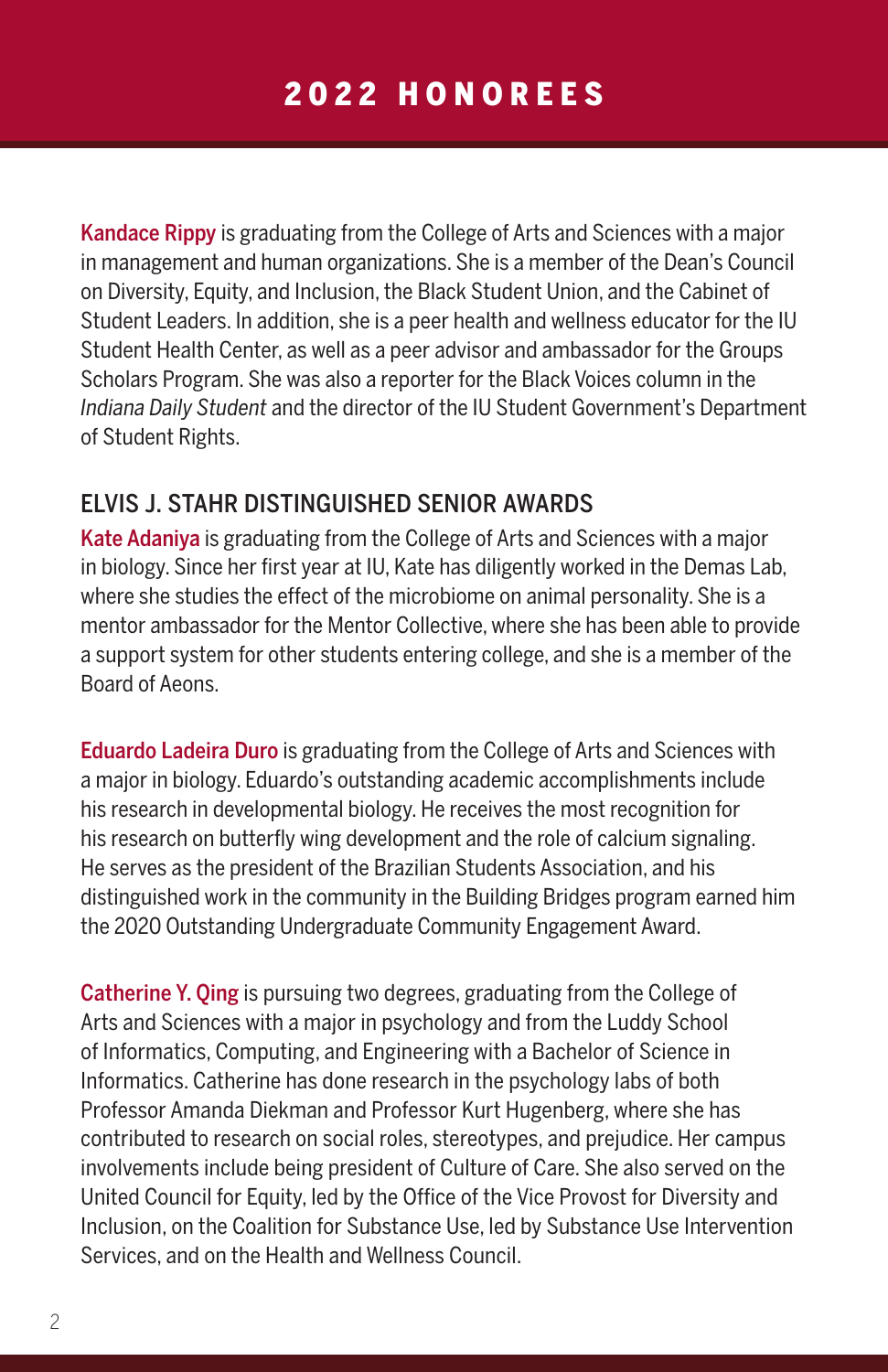Hana Soraya Shafique is graduating from the College of Arts and Sciences with a major in neuroscience and also with a Bachelor of Arts degree in scientific communication, a major that she created through the Individualized Major Program. She is a Herman B Wells Scholar and a Science, Technology, and Research (STAR) Scholar. Hana held the role of co-director of the Wells Activism and Volunteer Effort (WAVE). She has been involved in IU student organizations such as TEDxIndianaUniversity and the *Indiana University Journal of Undergraduate Research (IUJUR),* as well as the Office of the Vice Provost for Undergraduate Education Student Advisory Board (OVPUE SAB), and she is a member of the Board of Aeons.

Mary Slaughter is graduating from the College of Arts and Sciences with a double major in microbiology and Hispanic literature and a minor in chemistry. Mary received recognition for her research project that involves identifying, analyzing, and exploring the effects of the bacterium *Wolbachia* on flies in Caribbean islands. For this work, she won the 2021 Executive Dean's Award for Undergraduate Research and Creative Activity. Mary's leadership roles have included president of Hoosier Health Advocates, vice president of programming and later historian for the sorority Phi Delta Epsilon, and director of advocacy for Build at IU.

Amberly Herhui Xie is graduating from the College of Arts and Sciences with a major in microbiology. Amberly has published a first-author paper detailing her research conducted in the laboratory of Professor Bogdan Dragnea, where she has been studying the assembly of virus-like particles around various optical cargo. She has been awarded departmental awards and scholarships from both the Physics and Chemistry Departments. Additionally, she has served as an officer for the IU Swim Club and on the *Indiana University Journal of Undergraduate Research.*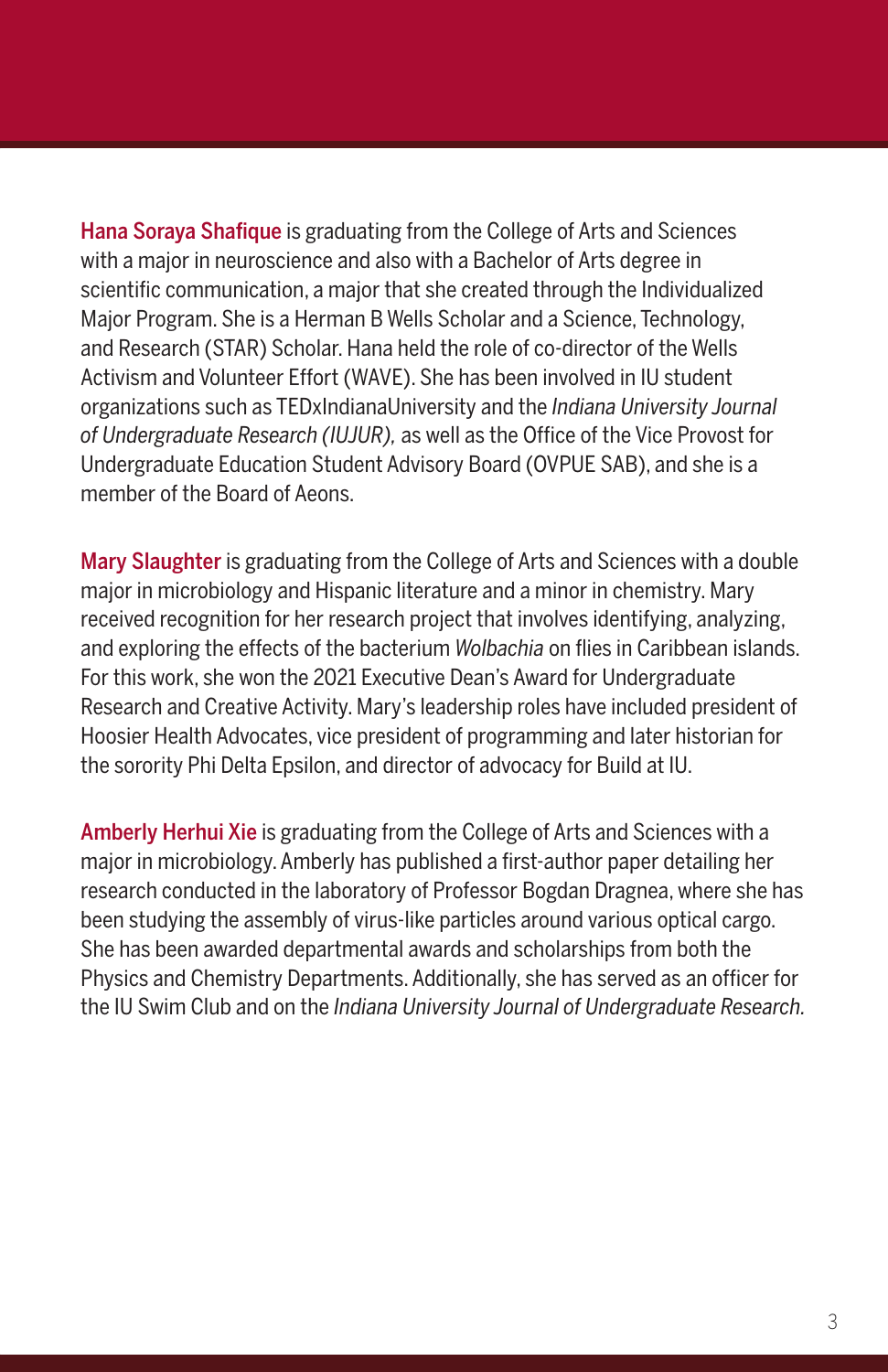### KATE HEVNER MUELLER OUTSTANDING SENIOR AWARDS

**Iswerya Ajay** is graduating from the College of Arts and Sciences with a major in psychology. She is the recipient of the 2021 Up and Coming Student Leader of the Year Award. Her campus involvement includes leadership roles with People of IU, IU Student Foundation, and Adapt Consulting, and serving as a resident assistant.

Erika Araujo is graduating from the School of Public Health with a major in community health. She is a Hudson and Holland Scholar and was selected as one of the student speakers to welcome President Whitten at the inauguration event. She has held leadership roles as a student manager for the IU Auditorium and as the president of Latinos Unidos.

Brandon Barnes is graduating from the College of Arts and Sciences and the Hamilton Lugar School of Global and International Studies, majoring in international law and institutions as well as political science, with minors in informatics and intelligence studies. He is a student in the Hutton Honors College and a Founders Scholar. He held leadership roles with the IU Student Foundation and served as a peer coach with the Walter Center for Career Achievement and as student ambassador for the Office of Admissions.

Madeleine Clemmer is graduating from the College of Arts and Sciences with a major in chemistry. She is a student in the Hutton Honors College and a Founders Scholar. She worked as a researcher in Professor Ken Mackie's neuroscience laboratory. She is the founder of Youth for Environmental Sustainability and was the keynote speaker for the Youth Environmental Leadership Summit.

Maiya Cook is studying economic consulting and law, ethics, and decision making in the Kelley School of Business. She is a William R. Fry Scholar and a Hudson and Holland Scholar. She served as a mentor as part of the MEET Kelley Program. She held leadership roles as part of the Indiana University Student Government and served as the vice president of outreach and deputy of staff in Kelley Student Government.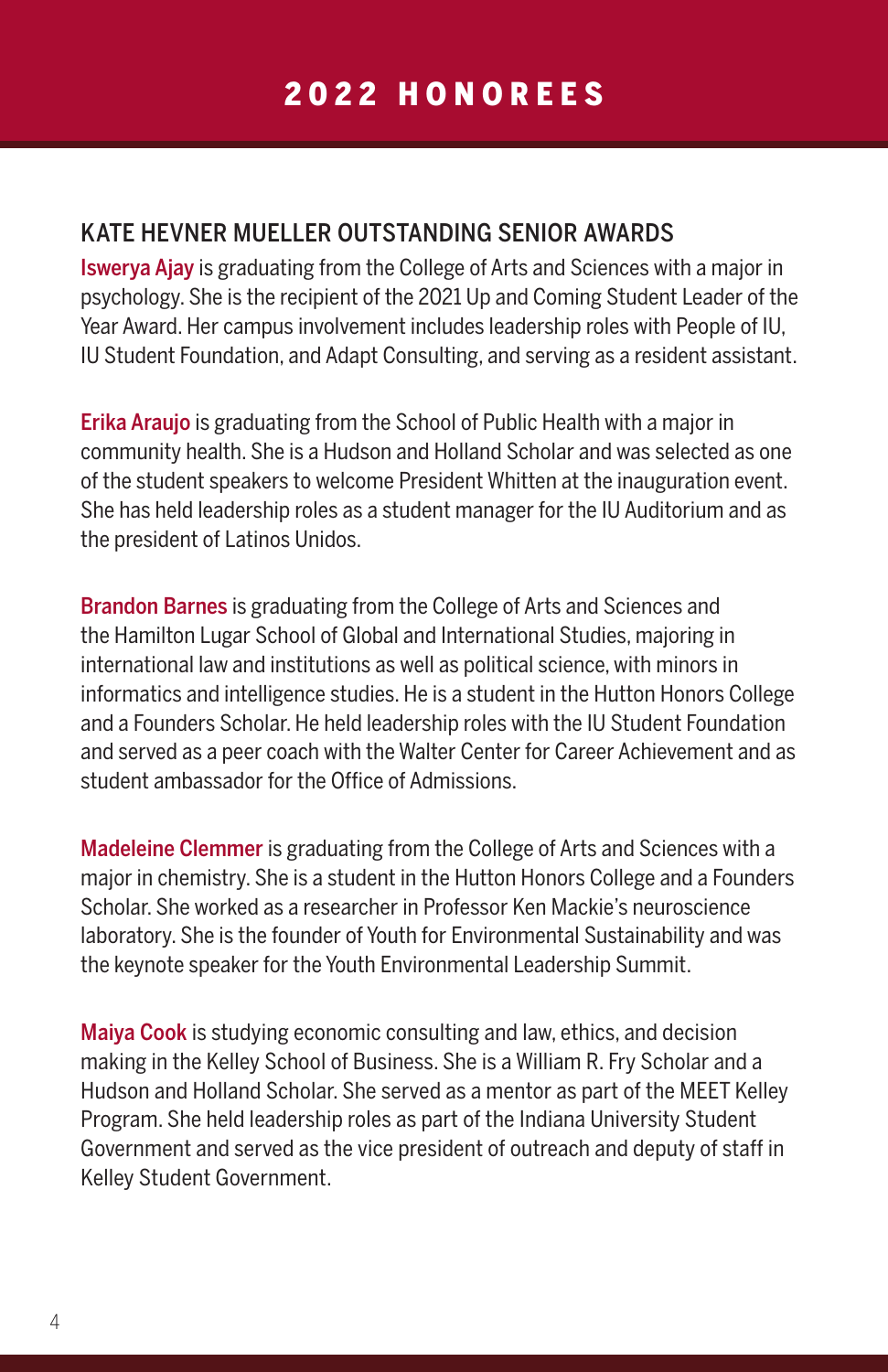Jacob M. Cooley is graduating with a degree in finance from the Kelley School of Business. He has served as a student ambassador for both Indiana University and the Kelley School of Business. Other leadership roles within student organizations include serving as part of the executive boards for IU Dance Marathon and Fellowship of Christian Athletes.

Madeline Dederichs is graduating from the O'Neill School of Public and Environmental Affairs with a major in policy analysis. She has held many leadership roles within the Indiana University Student Government, currently serving as the vice president. She also is the president of the Student Recreational Sports Association.

**Jayna Dolfi** is graduating with a degree in supply chain management from the Kelley School of Business. She serves as team captain for the IU rowing team and is a member of the Student Athletic Advisory Committee. As part of her involvement as an executive board member of IN, a mental health student group within athletics, she helped develop a two-part training for the Green Bandana Project, focused on mental health.

**Peri Ehudin** is graduating from the School of Public Health with a degree in human development and family studies. She was an active member of IU Dance Marathon throughout her four years on campus, serving as part of the executive council this past year. She is also the vice president of philanthropy for the sorority Alpha Epsilon Phi.

Hannah Marie Fry is graduating from the O'Neill School of Public and Environmental Affairs with a major in nonprofit management and leadership. She is the recipient of the Civic Leaders Center Four Pillars Award. Her leadership involvement includes serving as part of the executive team of BuildOn Global and as a student fellow with the IU Alumni Association.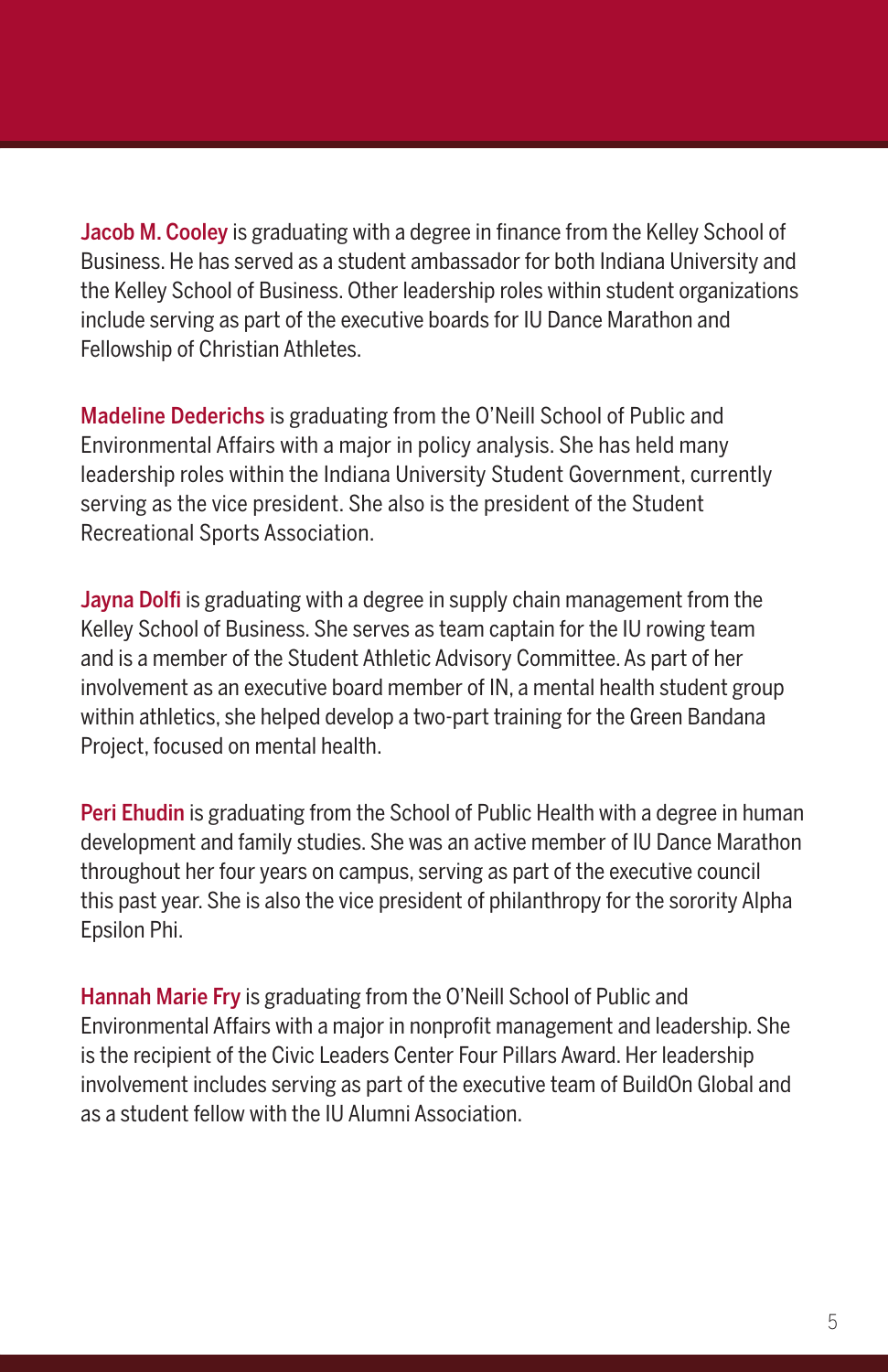# 2022 HONOREES

Sadia Habib is graduating with a degree in finance from the Kelley School of Business. She is a student in the Hutton Honors College. She held leadership roles as the director of social impact, vice president of finance, and president during her four years as part of the Indiana Memorial Union Board of Directors. She also held leadership roles in the sorority Theta Nu Xi and was a resident assistant.

Brandon Hamblin is graduating with a degree in marketing from the Kelley School of Business. He is a member of the men's swimming and diving team. His leadership roles include serving on the Athletic Director's Diversity Council, the Big Ten Equality Coalition, and the Big Ten Mental Health Cabinet, and as a Hoosier Hero Mentor.

Caliel Hines is graduating from the College of Arts and Sciences with a major in neuroscience and minors in chemistry and psychology. He is a Hudson and Holland and 21st Century Scholar as well as member of the Kovener Teaching Fellowship program. He served in leadership roles as a member of the Committee for Undergraduate Education and as vice president of the Board of Aeons.

**Jeremy Kim** is graduating with a degree in finance from the Kelley School of Business. His leadership involvement on campus includes serving as president of the IU Student Foundation, executive member of the fraternity Beta Sigma, and treasurer of Indiana University Student Government.

Sarah Elizabeth Kurpius is graduating from the Hamilton Lugar School of Global and International Studies with a major in international studies. She is a Founders Scholar and recipient of the Luis Dávila Best Undergraduate Student Essay in Latino Literature award. Her on campus leadership involvement includes serving as an executive board member for the Undocumented People's Alliance and cochair of the Little 500 Cycling Committee.

Kylie Danielle Lewis is graduating from the College of Arts and Sciences with a major in geography. She is a member of the Hutton Honors Council and has held other leadership roles in TedXIndianaUniversity and as a resident assistant. She was a Sustain IU intern and worked as part of the student team with Political and Civic Engagement (PACE).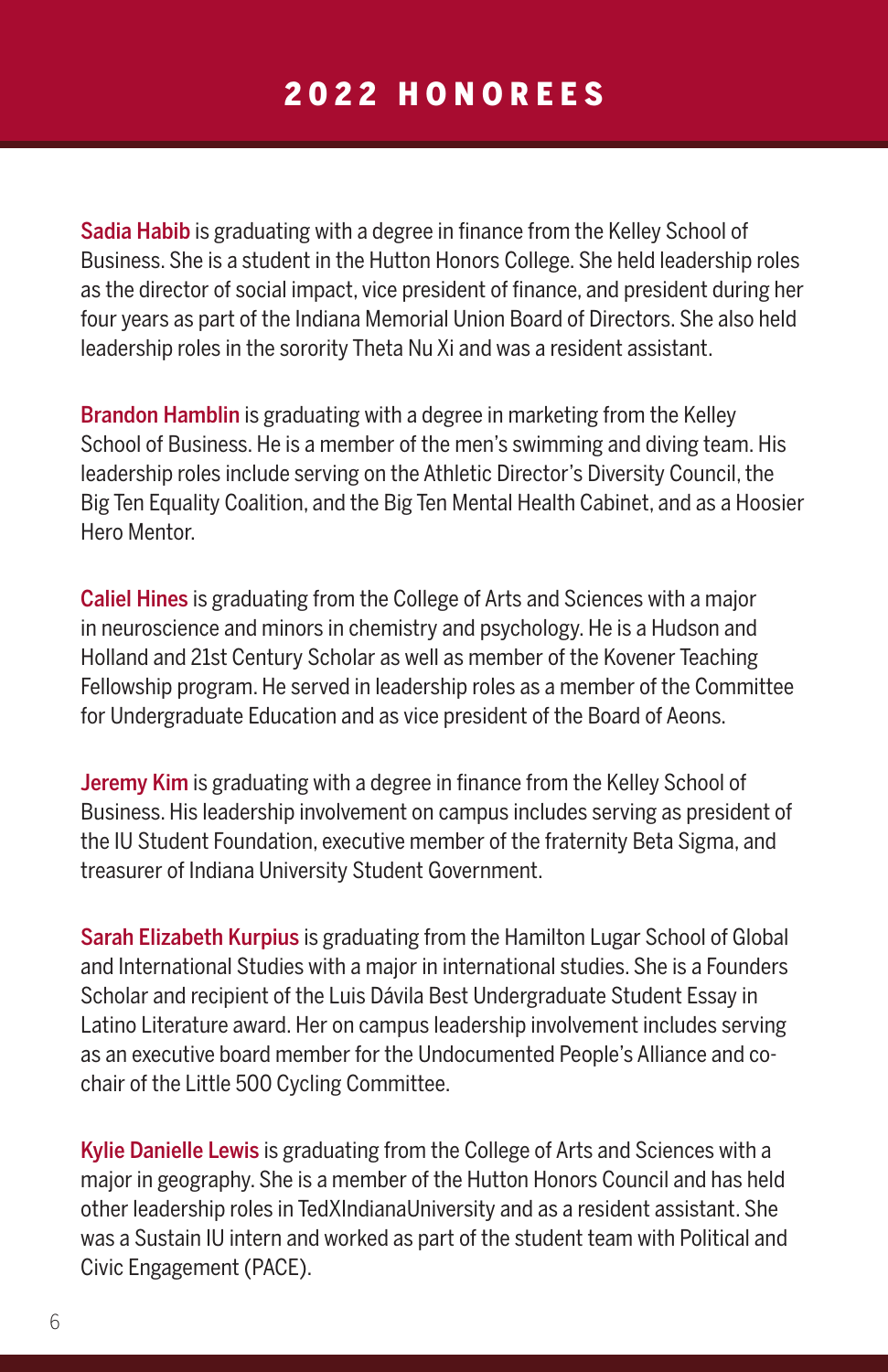Xue "Snow" Li is graduating with a degree in finance from the Kelley School of Business. She is a student in the Kelley Honors Program and the Hutton Honors College. She served as a student coordinator in the Office of International Services and as a teaching fellow with Harvard College Association of U.S. China Relations as part of the Summit for Young Leaders in China.

Maren Williams McClelland is graduating from the Hamilton Lugar School of Global and International Studies with a major in international studies. Her leadership involvement includes serving as a research assistant for the Center of Excellence for Women and Technology; as a member of the Student Conduct Board; and as co-founder, president, past president, and senior advisor for the Rotaract Club at IU and president and past president of the Student Alumni Association.

Carrick Moon will graduate with a Bachelor of Liberal Arts degree and a minor in political science from the College of Arts and Sciences. Carrick has served as an undergraduate research fellow for the Kovener Program and is a recipient of a 2021 Jeffrey Haynes Hillis, Richard Bishop, and Jim Fielding Award. He held many leadership roles within IU Student Government and *Season Magazine.* He also is the founder and president of the Queer Student Union.

**Jessica L. Morris** is graduating from the College of Arts and Sciences with a major in Spanish. She is a Herman B Wells Scholar, a Founders Scholar, and a student in the Hutton Honors College. She held leadership roles as the IU Student Government congressional secretary, co-president of the Independent Council, and director of External Relations for the Hoosier Scholar Ambassadors.

Kaitlyn O'Conor is graduating from the O'Neill School of Public and Environmental Affairs with a major in human resource management. She held leadership roles on the executive council for Alpha Delta Pi and for IU Dance Marathon. She also served as the vice president of risk management and director of Honor Board as part of the Panhellenic Association Executive Council.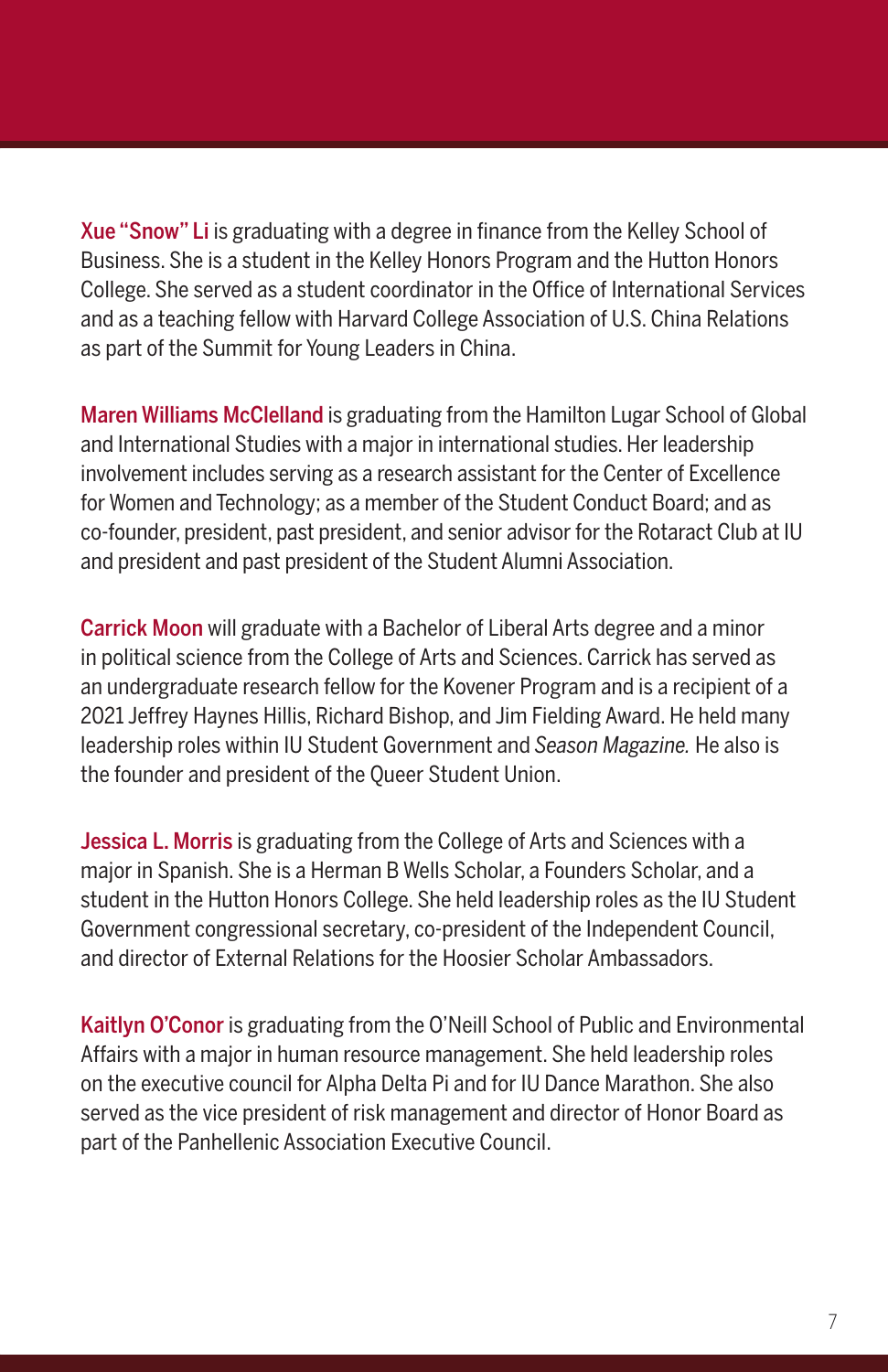# 2022 HONOREES

James Brook Romano is graduating from the Hamilton Lugar School of Global and International Studies, double majoring in international law and institutions and East Asian languages and cultures with a specialization in Mandarin, as well as minors in Spanish and history. He is a Founders Scholar and participant in the IU Civic Leaders program. His leadership roles include founding president of Chi Phi Fraternity, Iota Delta Chapter; vice president and director of outreach for the Alexander Hamilton Society; editor of *Tab IU News;* and a resident assistant.

Anoosha Sri is graduating from the College of Arts and Sciences with a major in neuroscience. She is a Hudson and Holland and Founders Scholar. She is also a member of the Office of the Vice Provost for Undergraduate Education Student Advisory Board (OVPUE SAB) and a member of Students United in Creating Critical and Equitable Education (SUCCEED). She is also a member of the African American Dance Company; UNiSON, a K-Pop inspired dance team; and Phi Beta Kappa and is president and former vice president of the Chemistry Club.

Greta Claire Stephenson is graduating from the School of Education with a major in secondary education. She is in the Hutton Honors College and a Founders Scholar. On campus she has held many leadership roles, as the founder and president of Women in Math and the treasurer of the Indiana State Teachers Association's National Alliance of Mental Health IU Campus Club and with Kappa Delta Pi, an international honor society in education.

Nicholas Stevens is graduating from the O'Neill School of Public and Environmental Affairs with a major in healthcare management and policy. He is a Founders Scholar and undergraduate teaching assistant in the O'Neill School of Public and Environment Affairs. He is president of the IU Student Athletic Board and a member of Beta Sigma Psi.

Sha'Tearaney Suttle is graduating from the O'Neill School of Public and Environmental Affairs with a major in law and public policy and a minor in human development and family studies in the School of Public Health. She served as the president of the Pre-Law Division of the Black Law Students Association, president and historian of the Gammu Nu chapter of Delta Sigma Theta Sorority Inc., secretary of the Chi Alpha Epsilon Honors Society, and a resident assistant.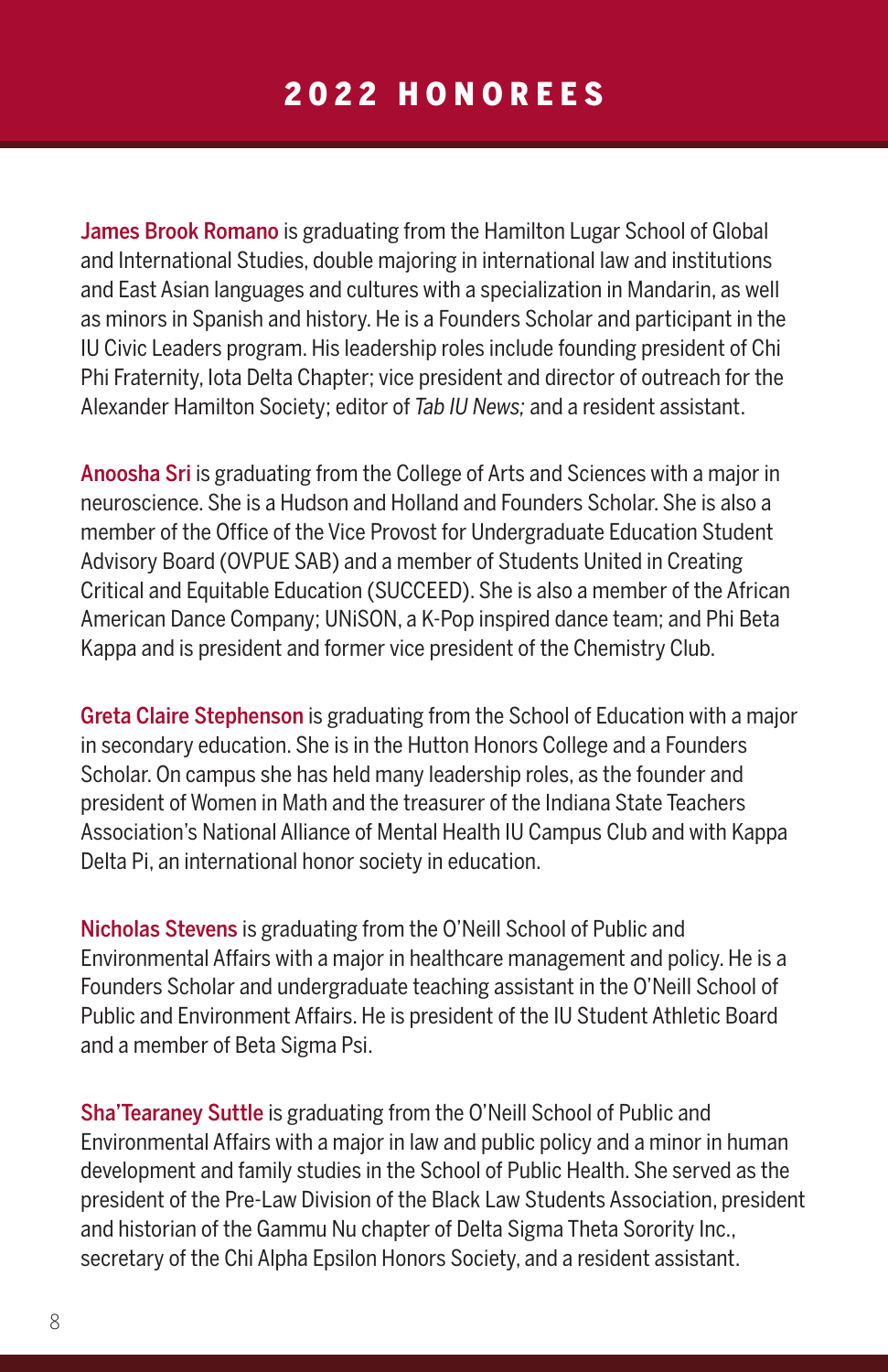Ruhan Hussain Syed is graduating from the College of Arts and Sciences with a major in political science. His leadership involvements on campus include serving as the IU Student Government vice president in 2020-2021, treasurer of the Muslim Student Association, and holding executive leadership roles in Indiana Model United Nations, the IU Funding Board, and the Palestine Solidarity Committee.

Easan Mohan Venkat is graduating with a degree in public policy analysis from the Kelley School of Business. He is a student in the Kelley Honors Program and Hutton Honors College as well as a Founders Scholar. His campus involvement includes serving as vice president for the Bloomington Center for Arts and Music Performance, as a member of the Board of Aeons, and as a student ambassador with the Office of Admissions.

Claire Wilhelm is graduating from the College of Arts and Sciences with a major in psychology. She is a Hutton Honors College student and a Founders Scholar. Her campus leadership includes serving as president of the Panhellenic Association, director of the IU Body Project, and as a residential and program assistant for the Intensive Freshman Seminars.

### HERMAN B WELLS SENIOR RECOGNITION AWARD

Jordan Rae Davis is graduating with a degree in marketing and international business from the Kelley School of Business. She is a William R. Fry Scholar, 2022 MLK Building Bridges Award winner, 2021 Kelley Student Leader of the Year, 2022 Kelley Coin recipient, Kelley Honors student, Hutton Honors College student, Hudson and Holland Scholar, and Founders Scholar. Her campus involvement includes director of Health and Wellbeing for IU Student Government and vice president of outreach for Kelley Student Government.